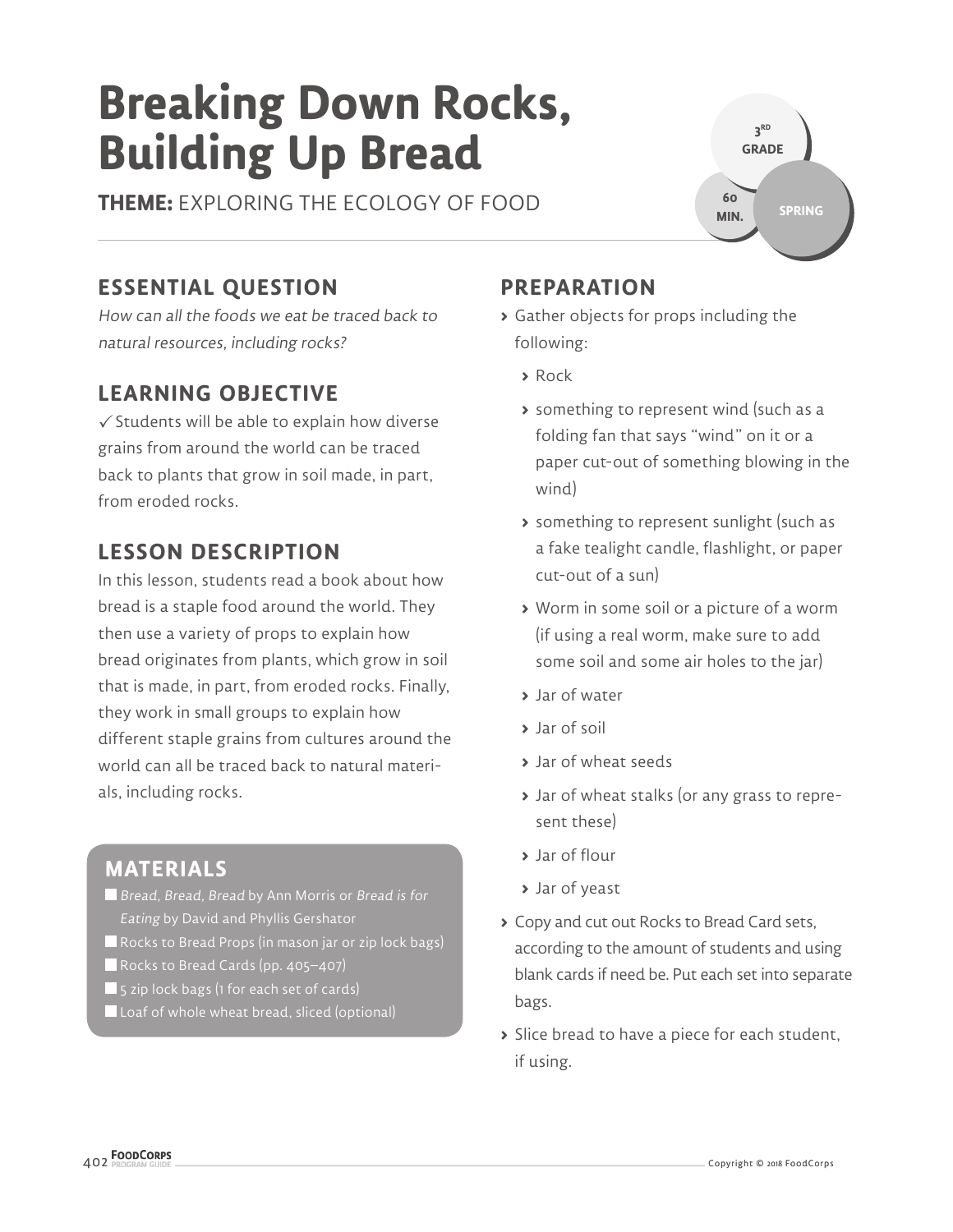#### **ACTION STEPS**

**1. Reading:** Gather students in a circle and read a book about bread such as Bread is for Eating, which introduces the idea that bread is a food around the world and discusses all that goes into making a loaf of bread. Explain, Bread is called a staple food because people eat it regularly and get a lot of their energy from it. What are other staple foods you and your family eat? **(10 min.)**

**2. Rocks to Bread:** Ask students, Do you know that bread can be traced all the way back to rocks? Have students explain how they believe that could be, and say, I've brought clues to show you how, but you'll have to solve it yourselves. Ask for volunteers, and randomly pass out objects or cards that represent each part of the process. Explain that they're going to use these props to show different processes involved in making bread. The first will be rocks eroding into the soil. Ask the students not holding props to raise their hands to share props they think should be included in this process. Together, call up the rocks, sun, water, wind, worms, plants, and soil, and put these props together to describe the process of erosion and decomposition that builds soil. Now repeat that practice with the process of growing grains, having students call up the soil, water, sunlight, and grains and explaining how grains grow. Finally, have students identify the props (wheat stalks, wheat seeds, wheat flour, yeast, and water), and use these to describe the process involved in turning those grains into flour and, ultimately, into bread. Several of the items may be used more than once, for example water, which is part of erosion and a growing plant. Add props as needed for the size of your group. **(10 min.)**

**3. Discussing:** Ask students who arranged the props to explain their order. Ask, What other things that you eat are made from flour? Field responses such as pasta, tortillas, cookies, cake, and then say, All flour comes from grinding down a whole grain or seed grown from a plant. We're going to explore other staple grains that people from different cultures eat as a regular part of their diet. **(5 min.)**

**4. Telling a Story, Small Groups:** Divide students into groups, and pass out a set of cards to each group. Ask students to work in teams to use their cards to tell a story about growing that crop, starting with rocks and ending with their final dish (i.e., a tortilla or a chapati). Remind students that they'll likely need to use some of the crops in more than one place in the story. Circulate through the room while students are sorting through cards with their groups, providing guidance and support where needed. **(10 min.)**

**5. Whole Class Sharing:** Have each group present their story to the class. **(15 min.)**

**6. Tasting:** Pass out a small slice of bread to each student. As students taste the bread, have them name all the "ingredients," starting from rocks, that went into making it. **(5 min.)**

#### **REFLECTION**

Have students discuss the following questions in small groups, then share with the class: **(5 min.)**

- What is a grain? What is a staple food?
- How did your group figure out how to get from soil to your staple food?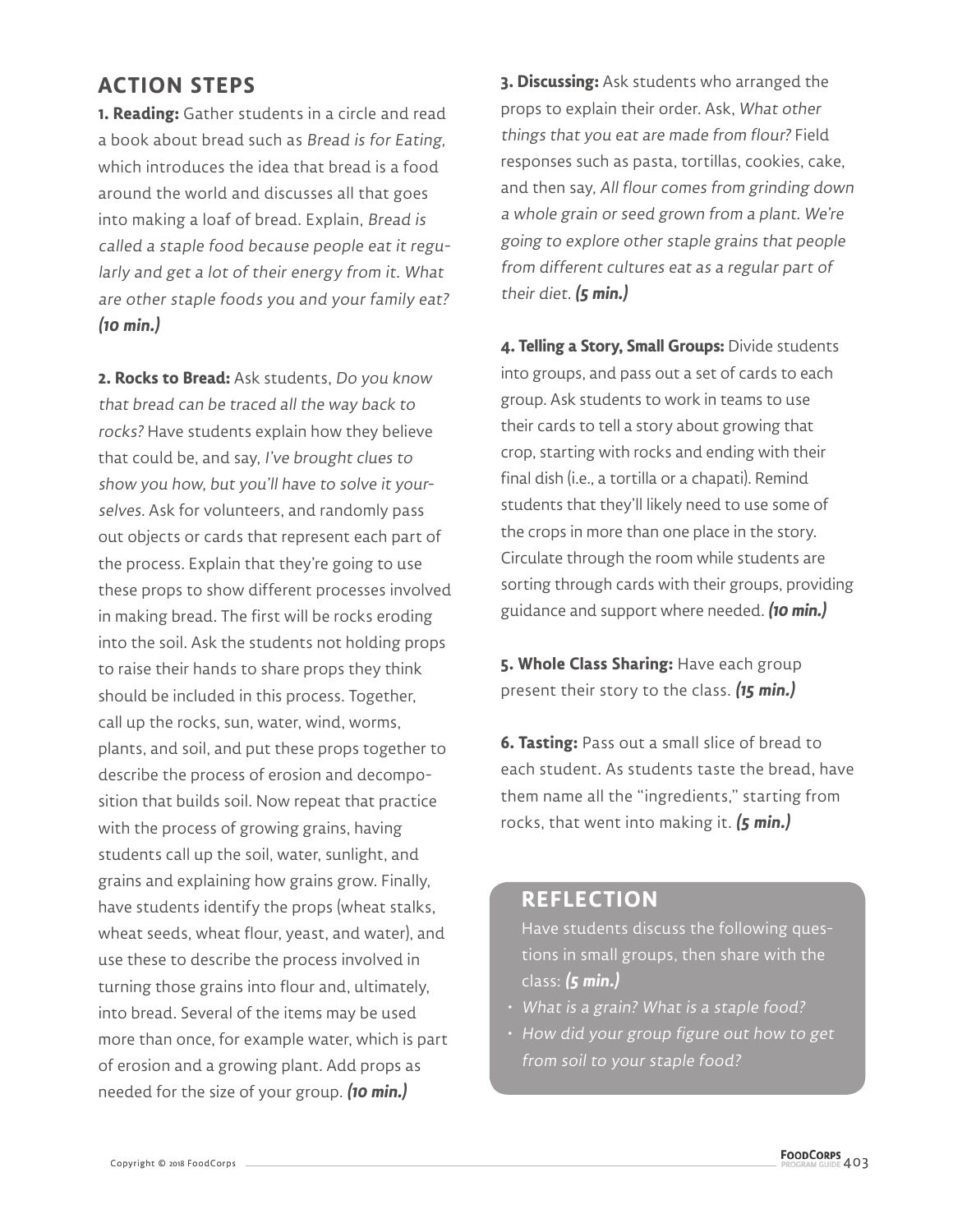#### **ADAPTATIONS**

**At Home:** Have students work with their caregivers to make a list of staple grains they eat at home. Then have them share these with one another or with the whole class.

**4th Grade NGSS:** This activity can be used in conjunction with a geology unit related to the following standard: NGSS: ESS2.A: Earth Materials and Systems. Rainfall helps shape the land and affects the types of living things found in a region. Water, ice, wind, living organisms, and gravity break rocks, soil, and sediments into smaller particles and move them around. (4-ESS2-1)

**Song:** Learn the song "Dirt Made My Lunch" by the Banana Slug String Band, and sing it with students.

#### **ACADEMIC CONNECTIONS**

English Language Arts Common Core State Standards

#### **CCSS.ELA-LITERACY.RL.3.1**

Ask and answer questions to demonstrate understanding of a text, referring explicitly to the text as the basis for the answers.

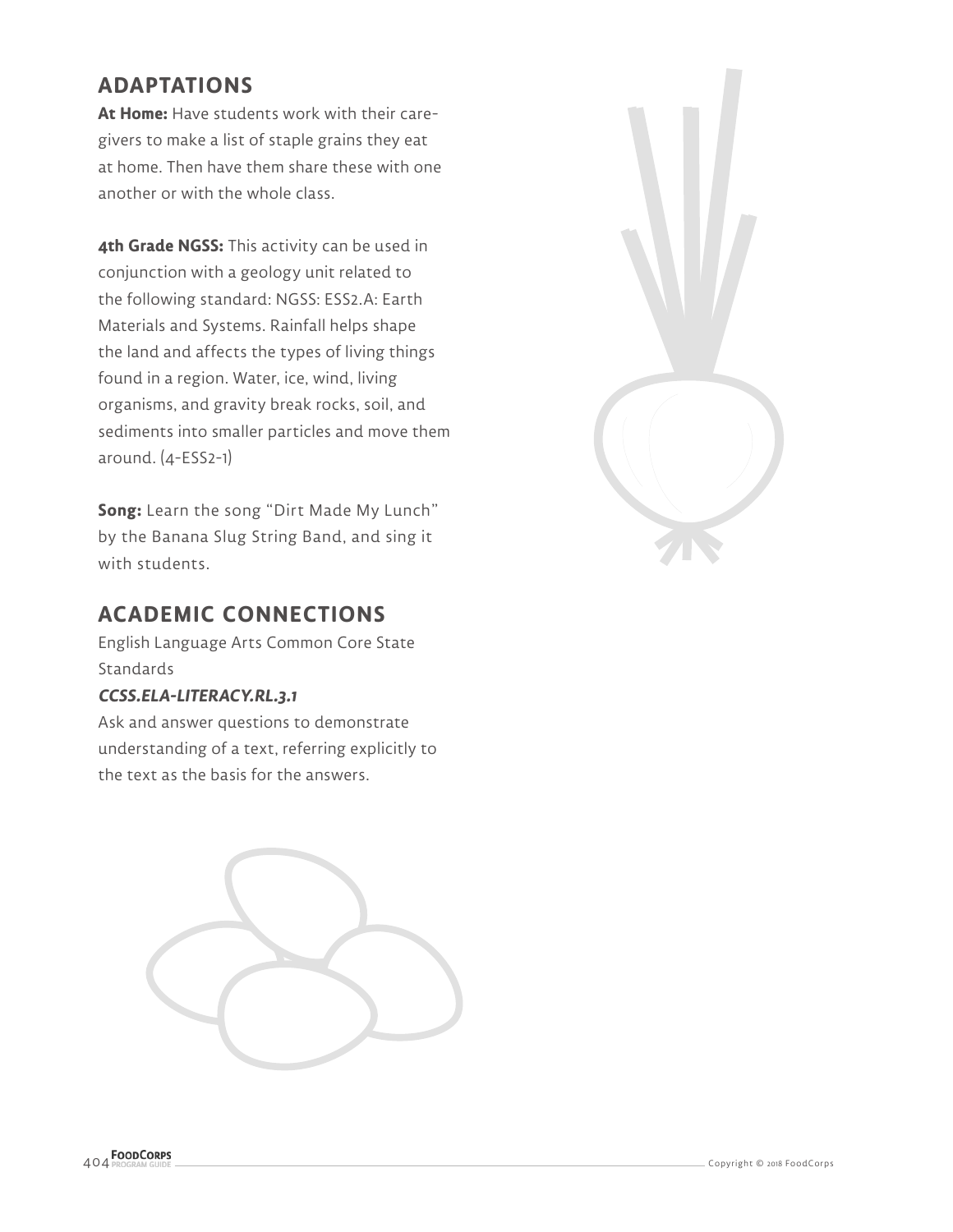# **Rocks to Bread Cards**















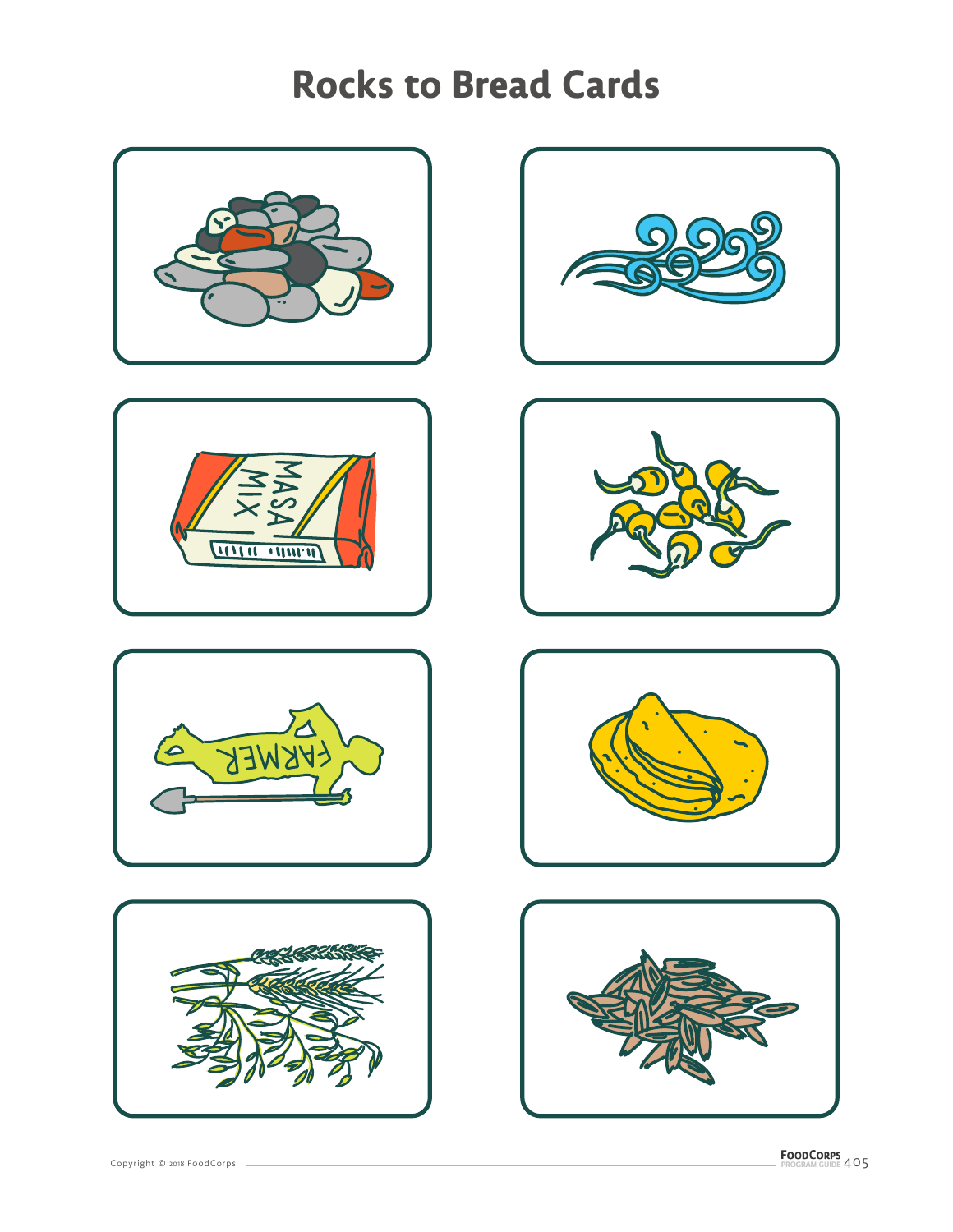# **Rocks to Bread Cards**